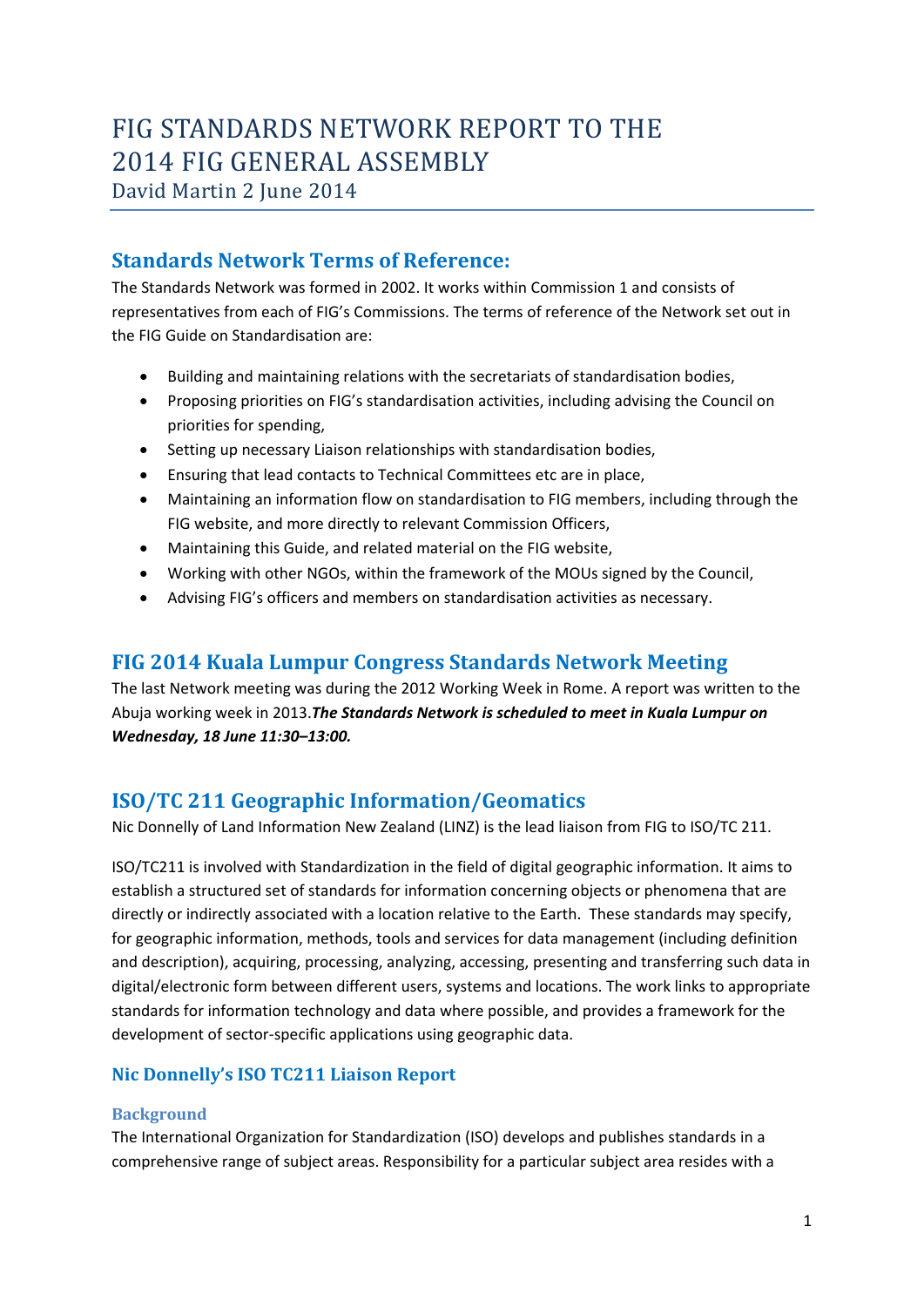Technical Committee (TC), comprising representatives of national standards bodies, liaisons from other international organizations and subject matter experts. The technical committee responsible for Geographic Information/Geomatics is TC211. FIG is one of the organizations invited to appoint a special liaison to TC/211. Currently, this role is undertaken by Mr Nic Donnelly, of New Zealand. ISO/TC 211 also appoints a liaison to FIG, currently Mr Larry Hothem of the United States.

#### **Key Work Items of Interest to FIG**

#### *Geodetic Registry Network*

This project aims to establish a registry for geodetic codes and parameters. Initial development of the software has been completed and demonstrations are being held in late May/early June 2014. The registry will be hosted by the Norwegian Mapping Authority.

The Geodetic Registry Network comprises three parts:

- 1) The ISO register of geodetic registers. This is a catalogue of registers, either directly established by ISO, or established by other entities, but approved by ISO.
- 2) The ISO register of geodetic codes and parameters. This includes coordinate system and transformation parameters conforming to *ISO 19111: Spatial referencing by coordinates*
- 3) External registers of geodetic codes and parameters approved by the Control Body of the ISO Geodetic Registry Network

The Registry Network and associated standards provide a framework for the implementation of robust, well-managed, publically accessible geodetic registries. As such, organizations with responsibility for geodetic parameters will be encouraged to make them compliant with the ISO registry requirements. FIG, through the Standards Network and Commission 5, has a role to play in promoting the Registry, particularly as it reaches maturity. FIG may be invited to nominate a representative to serve on the Control Body. Membership of the Control Body would give FIG the opportunity to influence the development of the Registry.

#### *Review of ISO/TS 19127:2005 Geodetic codes and parameters*

*"ISO TS 19127:2005 defines rules for the population and maintenance of registers of geodetic codes and parameters and identifies the data elements, in compliance with ISO 19135 and ISO 19111, required within these registers. Recommendations for the use of the registers, the legal aspects, the applicability to historic data, the completeness of the registers, and a mechanism for maintenance are specified by the registers themselves"*

This standard underwent systematic review in late 2013. There was an even split in the voting between those members voting to confirm the standard and those voting to revise it. In light of this, a final decision has been deferred until the plenary meeting in Berlin in early June 2014.

| <b>Standard</b> | <b>Name</b>    | <b>Scope</b>                                                         |  |
|-----------------|----------------|----------------------------------------------------------------------|--|
| ISO/TS          | Geographic     | Provides the guidelines for collection and maintenance of            |  |
| 19104:20        | information -- | terminology in the field of geographic information. It establishes   |  |
| 08              | Terminology    | criteria for selection of concepts to be included in other standards |  |
|                 |                | concerning geographic information, which are developed by ISO/TC     |  |

#### **Summary of existing standards under review**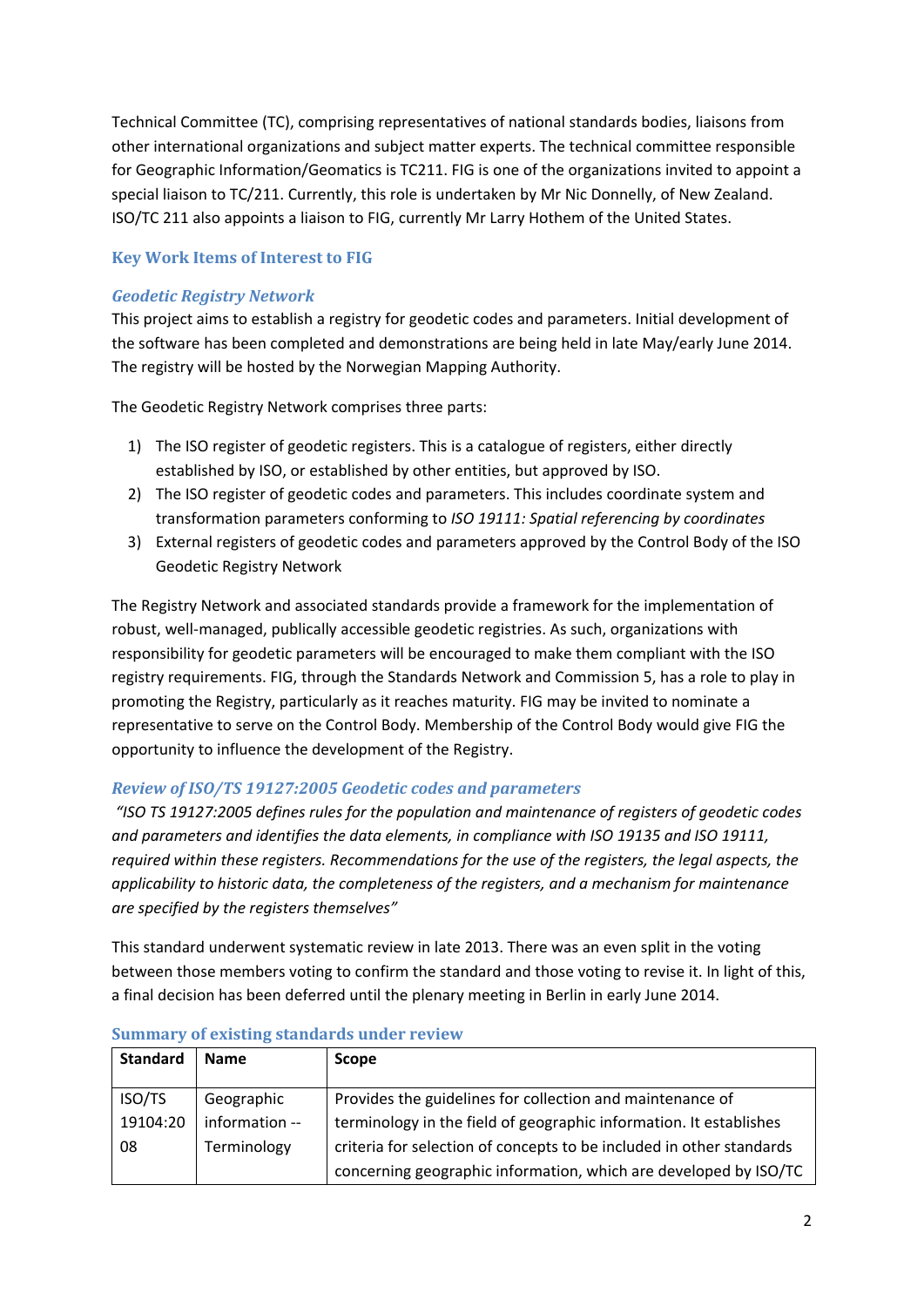|            |                | 211, specifies the structure of the terminological record, and        |  |  |
|------------|----------------|-----------------------------------------------------------------------|--|--|
|            |                | describes the principles for definition writing.                      |  |  |
| <b>ISO</b> | Geographic     | Identifies and defines the architecture patterns for service          |  |  |
| 19119:20   | information -- | interfaces used for geographic information, defines its relationship  |  |  |
| 05         | Services       | to the Open Systems Environment model, presents a geographic          |  |  |
|            |                | services taxonomy and a list of example geographic services placed    |  |  |
|            |                | in the services taxonomy. It also prescribes how to create a          |  |  |
|            |                | platform-neutral service specification, how to derive conformant      |  |  |
|            |                | platform-specific service specifications, and provides guidelines for |  |  |
|            |                | the selection and specification of geographic services from both      |  |  |
|            |                | platform-neutral and platform-specific perspectives.                  |  |  |
|            |                |                                                                       |  |  |
| ISO/TS     | Geographic     | Defines Geographic MetaData XML (gmd) encoding, an XML                |  |  |
| 19139:20   | information -- | Schema implementation derived from ISO 19115.                         |  |  |
| 07         | Metadata --    |                                                                       |  |  |
|            | XML schema     |                                                                       |  |  |
|            | implementation |                                                                       |  |  |
|            |                |                                                                       |  |  |

# **Summary of new standards under development**

| Project            | <b>Name</b>                                                                                                                | <b>Scope</b>                                                                                                                                                                                                                                                                                                                                                                                                                                |
|--------------------|----------------------------------------------------------------------------------------------------------------------------|---------------------------------------------------------------------------------------------------------------------------------------------------------------------------------------------------------------------------------------------------------------------------------------------------------------------------------------------------------------------------------------------------------------------------------------------|
| ISO/DTS<br>19115-3 | Geographic<br>information --<br>Metadata --<br>Part 3: XML<br>schema<br>implementation<br>of metadata<br>fundamentals      | This Technical Specification defines five artefacts to support the use<br>of ISO 19115-1 compliant metadata and migration from ISO19115 to<br>ISO19115-1.                                                                                                                                                                                                                                                                                   |
| ISO/AWI<br>19155-2 | Geographic<br>Information --<br>Place Identifier<br>(PI)<br>architecture --<br>Part 2: Place<br>Identifier (PI)<br>linking | Similar to the Place Identifier (PI) architecture (ISO 19155:2012) this<br>International Standard is not an implementation specification. One<br>main design concept of the Place Identifier is that the format of a<br>user's original data content remains unchanged, when encoded into<br>a Place Identifier. This enables communities and PI data providers to<br>more easily provide their already existing data as Place Identifiers. |
| ISO/AWI<br>19159-2 | Geographic<br>information --<br>Calibration and<br>validation of<br>remote sensing<br>imagery                              | This Technical Specification defines the data recording and the<br>calibration of airborne lidar (light detection and ranging) sensors.<br>This Technical Specification also addresses the associated metadata<br>related to data recording and calibration that has not been defined in<br>other ISO geographic information standards.                                                                                                     |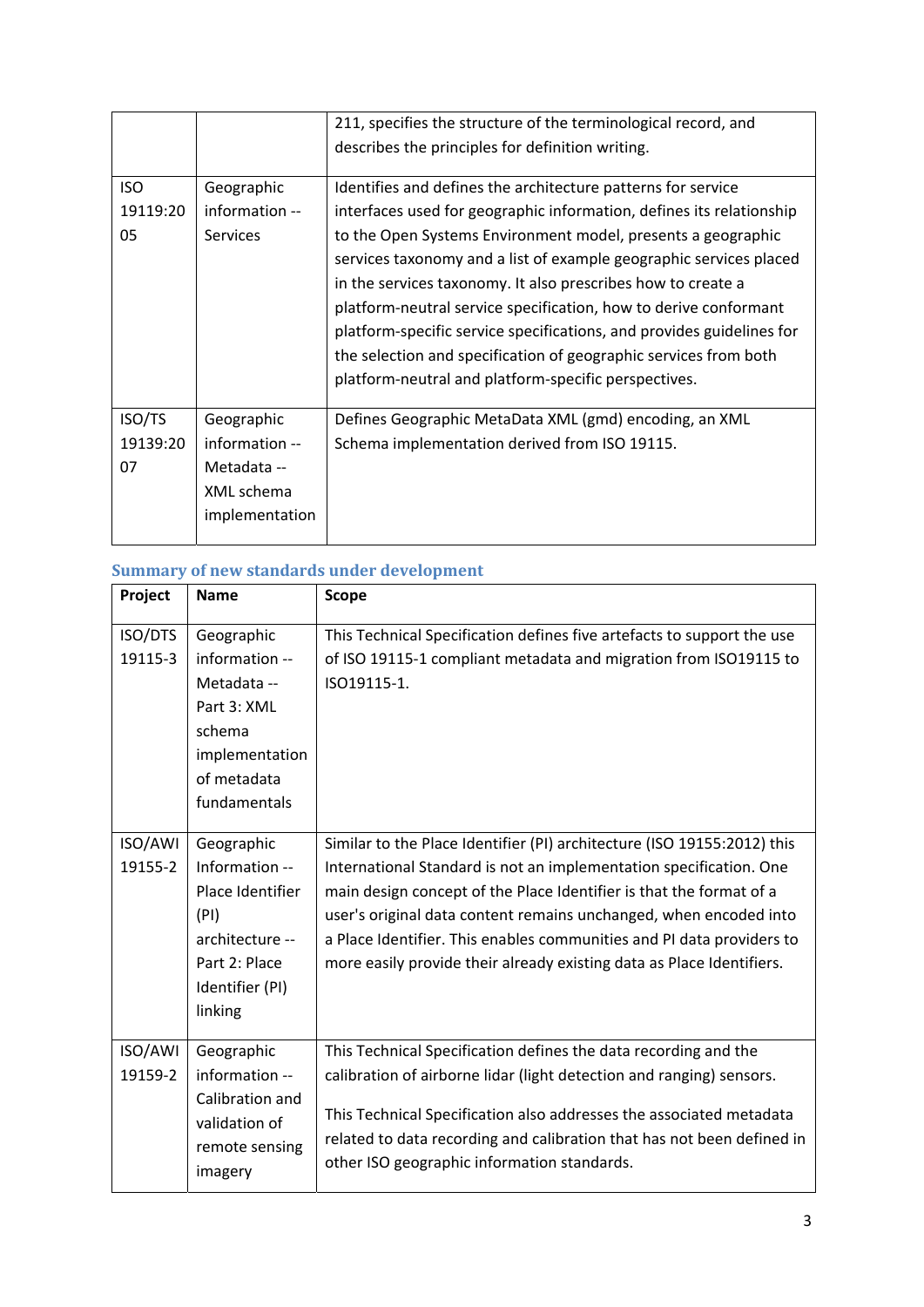|           | sensors -- Part  | This International Specification is part 2 of a series of specifications. |  |  |
|-----------|------------------|---------------------------------------------------------------------------|--|--|
|           | 2: Lidar         | Part 1 addresses the optical sensors. The following parts will cover      |  |  |
|           |                  | SAR/InSAR and microwave radiometers (RADAR), as well as SONAR             |  |  |
|           |                  | (sound).                                                                  |  |  |
| ISO/CD    | Addressing --    | This part of ISO 19160 defines a conceptual model for address             |  |  |
| 19160-1   | Part 1:          | information (address model), together with the terms and definitions      |  |  |
|           | Conceptual       | that describe the concepts in the model. Lifecycle, metadata and          |  |  |
|           | model            | address aliases are included in the conceptual model. The model is        |  |  |
|           |                  | presented in the Unified Modeling Language (UML).                         |  |  |
|           |                  | The model provides a common representation of address                     |  |  |
|           |                  | information, independent of actual addressing implementations. It is      |  |  |
|           |                  | not intended to replace conceptual models proposed in other               |  |  |
|           |                  | specifications, but provides a means to cross-map between different       |  |  |
|           |                  | conceptual models for address information and enables the                 |  |  |
|           |                  | conversion of address information between specifications.                 |  |  |
|           |                  | The model provides a basis for developing address specifications by       |  |  |
|           |                  | individual countries or communities.                                      |  |  |
| ISO/AWI   | Addressing --    | This part of ISO 19160 defines key terms, a dictionary of postal          |  |  |
| 19160-4   | Part 4:          | address components and constraints on the use of the components.          |  |  |
|           | International    | Further this part of ISO 19160 defines languages suitable for human       |  |  |
|           | postal address   | comprehension and computer processing to formally express address         |  |  |
|           | components       | rendering rules that stipulate how a postal address is to be written,     |  |  |
|           | and template     | including the order in which postal address components are to             |  |  |
|           | languages        | appear, required and optional components, and the presentation or         |  |  |
|           |                  | rendition of the components, subject to constraints on the space          |  |  |
|           |                  | available for that task. A formal expression of address rendering rules   |  |  |
|           |                  | provided in one of the specified languages is defined in this part of     |  |  |
|           |                  | ISO 19160 as postal address template.                                     |  |  |
| ISO/WD    | Geographic       | This Technical Specification classifies imagery and regularly-spaced      |  |  |
| <b>TR</b> | information --   | gridded thematic data into types based on attribute property, sensor      |  |  |
| 19163     | Content          | type, and spatial property, and defines an encoding-neutral content       |  |  |
|           | components       | model for the required components for each type of data. It also          |  |  |
|           | and encoding     | specifies logical data structures and the rules for encoding the          |  |  |
|           | rules for        | content components in the structures.                                     |  |  |
|           | imagery and      |                                                                           |  |  |
|           | gridded data     |                                                                           |  |  |
| ISO/AWI   | Geographic       | This International Standard specifies the Geographic information -        |  |  |
| 19164     | information --   | Registry Service, an extensible web-based service for the                 |  |  |
|           | Registry service | management of geographic and geographically related artefacts,            |  |  |
|           |                  | including, but not limited to dataset, feature and service descriptors,   |  |  |
|           |                  | map symbols and styles, application schemas, feature concept              |  |  |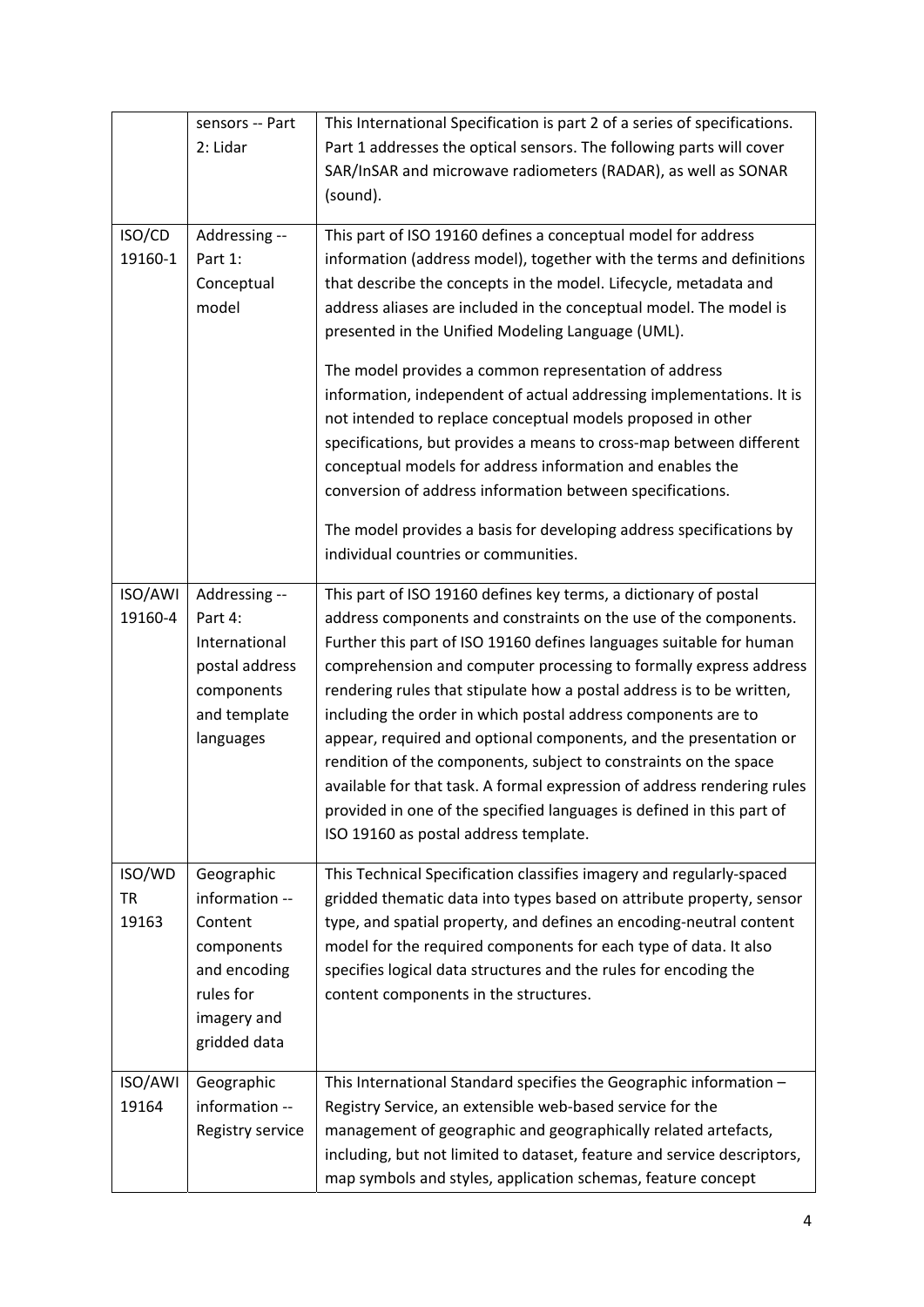|  | dictionary entries, feature catalogue entries, data/service          |
|--|----------------------------------------------------------------------|
|  | subscriptions, access control policies, web map and other context    |
|  | documents, geographic entities/identities, geographic names,         |
|  | building or property addresses, codelists, sensor and process        |
|  | descriptions. This International Standard can support the vast       |
|  | majority of registers proposed by ISO/TC 211, INSPIRE and a variety  |
|  | of national, regional and local government bodies. In addition, this |
|  | International Standard is anticipated to have a significant role in  |
|  | sensor networks and sensor webs, the Internet of Things, ubiquitous  |
|  | public access, and linked data.                                      |
|  |                                                                      |

# **ISO 19152:2012 Land Administration Domain Model (LADM)**

This Standard grew out of the Commission 7 work on the Core Cadastral Domain Model and was accepted into the ISO/TC 211 work programme in 2008. ISO 19152:2012 was published in 2012. From the ISO website, ISO 19152:2012:

- defines a reference Land Administration Domain Model (LADM) covering basic information‐ related components of land administration (including those over water and land, and elements above and below the surface of the earth);
- provides an abstract, conceptual model with four packages related to parties (people and organizations); basic administrative units, rights, responsibilities, and restrictions (ownership rights); spatial units (parcels, and the legal space of buildings and utility networks); spatial sources (surveying), and spatial representations (geometry and topology);
- provides terminology for land administration, based on various national and international systems, that is as simple as possible in order to be useful in practice. The terminology allows a shared description of different formal or informal practices and procedures in various jurisdictions;
- provides a basis for national and regional profiles; and
- enables the combining of land administration information from different sources in a coherent manner.

There was an LADM Workshop in Kuala Lumpur in September 2013. Over 40 participants attended the workshop and a total of 25 peer reviewed papers were presented, covering a range of themes, including: the industry perspective on LADM; the linkage between LADM and information infrastructures; refined LADM modelling, 3D representations and formalizing LADM semantics; specific LADM country profiles; and implementation aspects. Proceedings are available at http://www.fig.net/news/news\_2013/ladm2013\_proceedings.htm

Version 1.0 of the Social Tenure Domain Model (STDM) tool source will released at FIG Congress 2014 in Kuala Lumpur Malaysia, June 2014. The land tool is a product of several years of conceptualization, design, development, field testing and implementation by various partners of the Network. It is one of the flagship land tools that GLTN is developing to promote the continuum of land rights approach and to offer an alternative and affordable land information tool to strengthen tenure security, improve livelihoods and empower poor communities. STDM, a specialization of the Land Administration Domain Model (ISO 19152:2012), will highlight new improved features and enhancements in its first release, including the ability by users (not programmers or developers!) to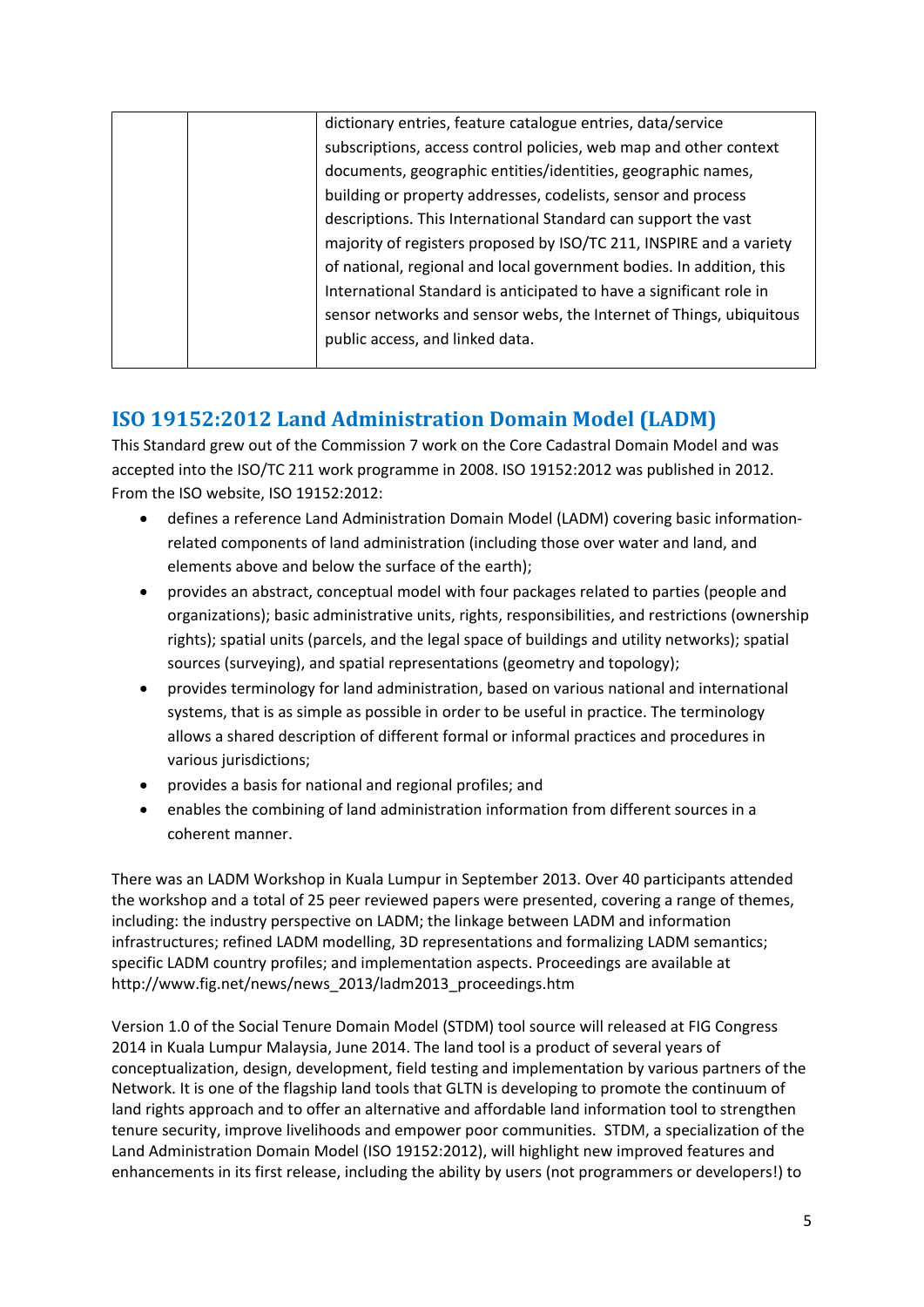customize the tool for their purpose. It will be officially launched at the 25th Congress of the International Federation of Surveyors (FIG) on the 20th June 2014 in Kuala Lumpur, Malaysia. (http://www.fig.net/news/news\_2014/stdm\_launch.htm)

### **ISO/TC 172 SC6 Work on Survey Instrument Standards**

Hans Heister has been the representative to ISO/TC 172 SC6 for FIG for many years. He will step down as our lead at the Kuala Lumpur Congress. Many thanks are given to Hans for his conscientious work over the years in standards and as FIG liaison to ISO/TC 172 SC6. Hans has proposed Prof Dr. Ingo Neumann from the University of Hannover, who is a member of FIG Commission 5 as well a member of the mirror committee NA 005‐03‐04 in DIN (the German standards organisation), to report on the activities of ISO /TC 172 SC6 in the future.

### **Hans Heister's Report on the ISO/TC 172/SC 6 Meeting held in Graz, Austria ‐ September 19 – 20 2013**

The meeting was held on invitation of Austria (new member since May 2013) and the Institute of Engineering Geodesy and Measurement Systems (EGMS) of the Graz University of Technology, represented by Univ. Prof. Dr. Werner Lienhart, in Graz, Austria.

As usual, the conference was well prepared by the chairman Mr. Wolfgang Hardegen, Leica Geosystems Ltd, Heerbrugg and the new secretary Mrs. Barbara Mullis, SNV, Winterthur.

The main topics of this meeting can be summarised as follows:

- Report of the secretariat
- ISO 12858 Part 1: Invar levelling staffs
- ISO/NP 9849: Vocabulary
- $\bullet$  ISO 17123 Part 5: Total stations
- ISO 16331 Part 1: Performance of handheld distance meters
- ISO 17123 Part 9: Terrestrial laser scanners
- ISO 17123 Part 10: Non prism measurement (reflectorless distance

#### **New published Standard: ISO 17123‐Part 5:2012 Total stations**

#### **Comments to the single topics:**

The new secretary Mrs. Barbara Mullis was introduced to the participants of ISO TC 172 SC6.

After a minor revision of **ISO 12858 – Part 1**: Invar levelling staffs concerning the classification of scale (class A) it was decided to proceed to the FDIS ballot.

The delegates discussed again the revision of **ISO 9849:2000** (Vocabulary). Taking into account the ballot results and the comments received ISO/TC 172/SC6 decided to stop the project on the revision and set it back to preliminary stage in order to correct and complete the compilation. The new draft will be submitted for approval as NWI in May 2014.

The delegates discussed the comment resolution on **ISO 12858‐Part 1** / CD (levelling staffs) and asked the secretary to launch the CD ballot after inclusion of the agreed changes.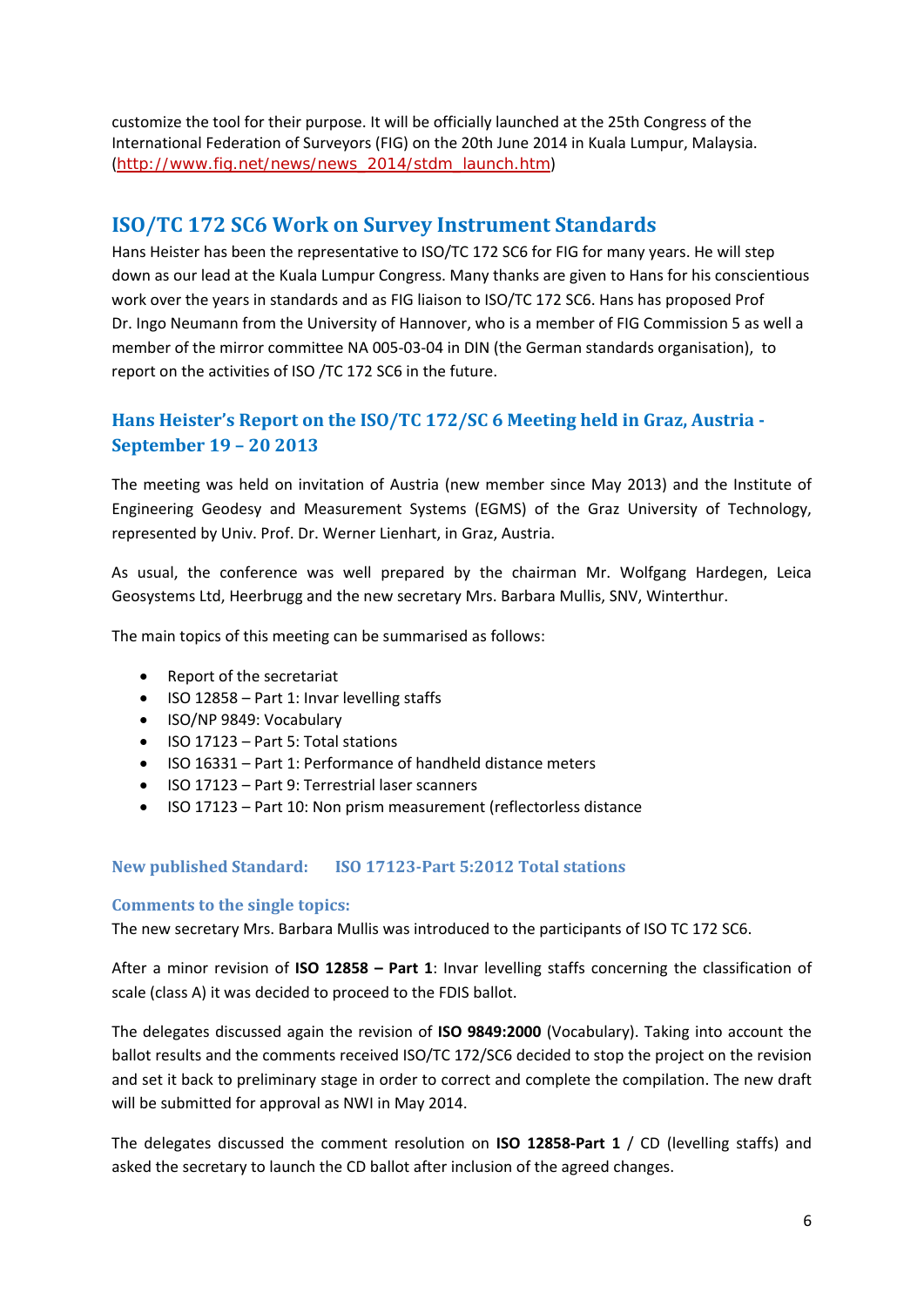The delegates welcomed the publication of **ISO 17123 – Part 5**: Total stations

ISO/TC 172/SC6 acknowledged the presentation about the state of the art of testing terrestrial laser scanners by the German delegate of DIN (German standard organisation) Mr. Neumann. He was nominated as project leader for **ISO/PWI 17123‐Part 9**: Terrestrial laser scanners.

ISO/TC 172/SC6 acknowledged the presentation of Mr. Mayer (Leica Geosystems) regarding **ISO/PWI 17123‐Part 10:** Non‐prism measurement (reflectorless distance measurement by total stations). A draft should be prepared for the next meeting.

ISO/TC 172/SC6 recognized problems in the application of **ISO 16331 – Part 1**: Performance of handheld distance meters due to editorial and technical mistakes. The project leader was asked to provide a draft based on the discussion of the delegates for a new CD ballot.

The next meeting of ISO/TC 172/SC 6 will be held on September 18‐19 2014 in Tokyo by invitation of Japanese delegation.

After the meeting a voluntary trip was organized by Prof. Lienhart to the famous wine region South Steiermark.

As attachment an actual compilation of all active work items and published standards of ISO/TC 172/SC6 is given.

Neubiberg, May 27 2014

Hans Heister

Abbreviations:

- NWI: New work item proposal (stage 1)
- WD: Working draft (stage 2)
- CD: Committee draft (stage 3
- DIS: Draft international standard (stage 4)
- FDIS: Final draft international standard (stage 5)

ISO International standard (publication) (stage 6)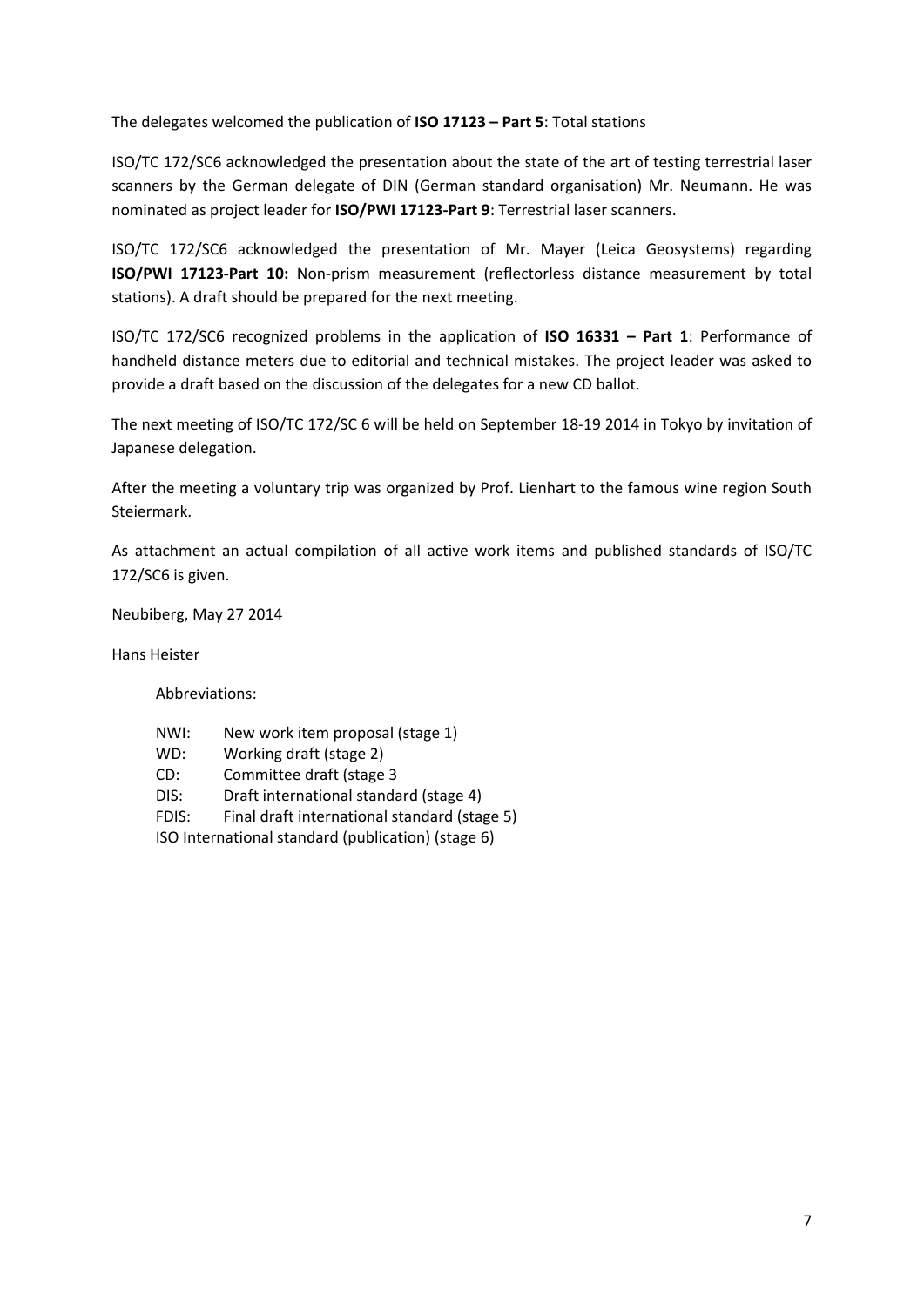#### **Active work items**

| Reference                  | Document title                                                                                                                                                                       | Crnt Stage | Action/Next Step                                                       |
|----------------------------|--------------------------------------------------------------------------------------------------------------------------------------------------------------------------------------|------------|------------------------------------------------------------------------|
| <b>ISO/DIS 9849</b>        | Optics and optical instruments --<br>Geodetic and surveying instruments --<br>Vocabulary                                                                                             | 40.60      | Comment resolution<br>and decision about<br>further proceedings        |
| ISO/DIS 12858-1            | Optics and optical instruments --<br>Ancillary devices for geodetic<br>instruments -- Part 1: Invar levelling<br>staffs                                                              | 40.60      | Comment resolution<br>and decision about<br>further proceedings        |
| ISO 12858-<br>2:1999/Amd 1 | Optics and optical instruments --<br>Ancillary devices for geodetic<br>instruments -- Part 2: Tripods --<br>Amendment 1                                                              | 60.00      | Publication                                                            |
| <b>ISO/DIS 17123-1</b>     | Optics and optical instruments -- Field<br>procedures for testing geodetic and<br>surveying instruments -- Part 1: Theory                                                            | 40.99      | <b>Formal Vote</b>                                                     |
| <b>ISO/CD 17123-8</b>      | Optics and optical instruments -- Field<br>procedures for testing geodetic and<br>surveying instruments -- Part 8: GNSS<br>field measurement systems in real-time<br>kinematic (RTK) | 30.00      | <b>Comment resolution</b><br>and decision about<br>further proceedings |

For more details see N 344 Status of Work

### **Preliminary Work Items**

| Reference        | Document title                                                                                                                                                                                                | Crnt Stage | Action/Next Step           |
|------------------|---------------------------------------------------------------------------------------------------------------------------------------------------------------------------------------------------------------|------------|----------------------------|
| ISO/PWI 17123-9  | Optics and optical instruments -- Field<br>procedures for testing geodetic and<br>surveying instruments -- Part 9:<br>Terrestrial laser scanners                                                              | 00.00      | Discussion and<br>decision |
| ISO/PWI 17123-10 | Optics and optical instruments -- Field<br>procedures for testing geodetic and<br>surveying instruments -- Part 10: Non-<br>prisma measurement (reflector less<br>distance measurements by total<br>stations) | 00.00      | Discussion and<br>decision |

For more details see N 344 Status of Work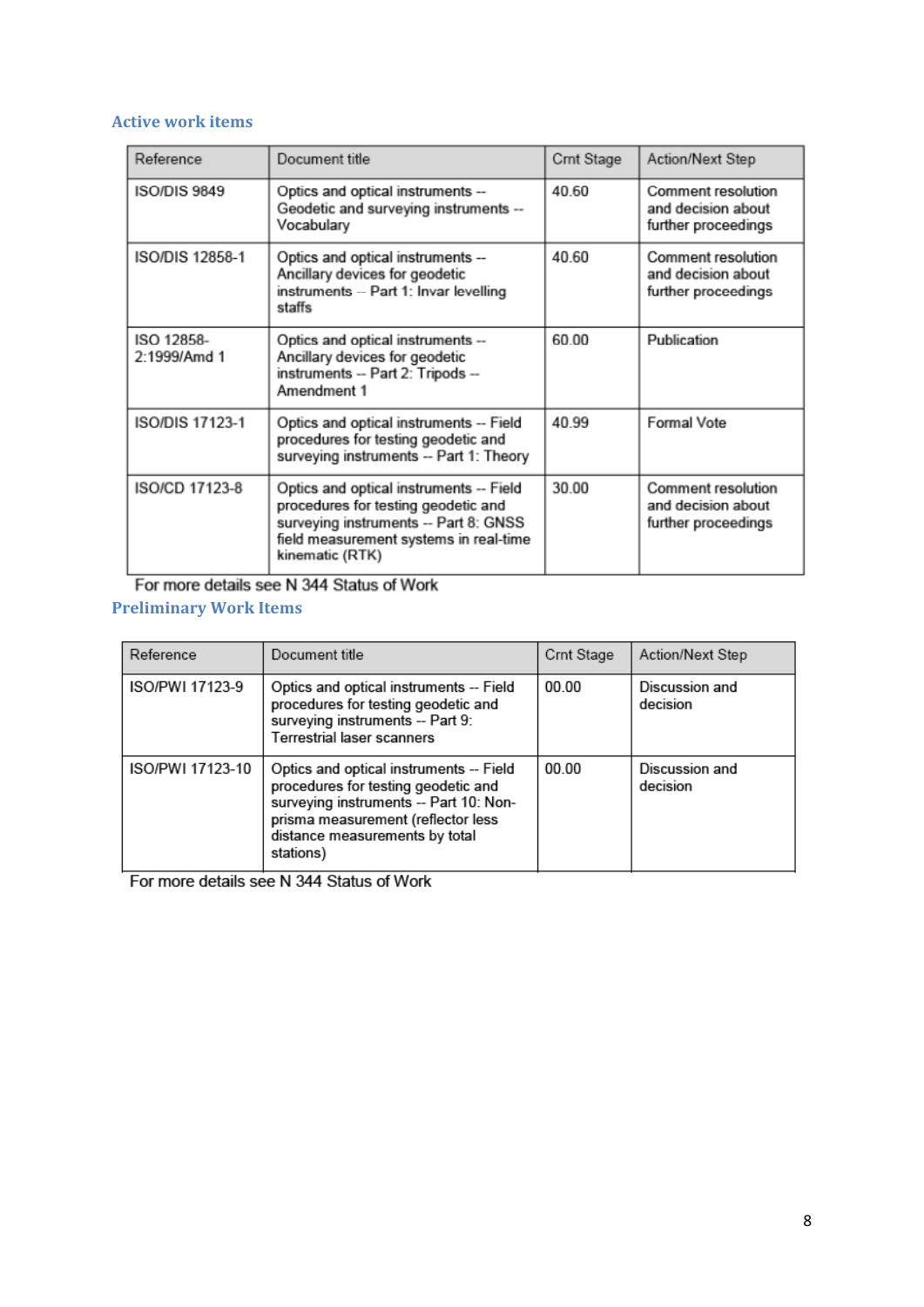# **Published Standards of ISO/TC 172/SC 6**

| Reference        | Title                                                                                                                                                                                  | Comment                       |
|------------------|----------------------------------------------------------------------------------------------------------------------------------------------------------------------------------------|-------------------------------|
| ISO 9849:2000    | Optics and optical instruments -- Geodetic and<br>surveying instruments -- Vocabulary                                                                                                  | Under revision                |
| ISO 12858-1:1999 | Optics and optical instruments -- Ancillary devices<br>for geodetic instruments -- Part 1: Invar levelling<br>staffs                                                                   | Under revision                |
| ISO 12858-2:1999 | Optics and optical instruments -- Ancillary devices<br>for geodetic instruments -- Part 2: Tripods                                                                                     | Amd under<br>publication      |
| ISO 12858-3:2005 | Optics and optical instruments -- Ancillary devices<br>for geodetic instruments -- Part 3: Tribrachs                                                                                   |                               |
| ISO 16331-1:2012 | Optics and optical instruments -- Laboratory<br>procedures for testing surveying and construction<br>instruments -- Part 1: Performance of handheld laser<br>distance meters           | Proposal for<br>revision      |
| ISO 17123-1:2010 | Optics and optical instruments -- Field procedures<br>for testing geodetic and surveying instruments --<br>Part 1: Theory                                                              | Minor revision in<br>progress |
| ISO 17123-2:2001 | Optics and optical instruments -- Field procedures<br>for testing geodetic and surveying instruments --<br>Part 2: Levels                                                              |                               |
| ISO 17123-3:2001 | Optics and optical instruments -- Field procedures<br>for testing geodetic and surveying instruments --<br>Part 3: Theodolites                                                         |                               |
| ISO 17123-4:2012 | Optics and optical instruments -- Field procedures<br>for testing geodetic and surveying instruments --<br>Part 4: Electro-optical distance meters (EDM<br>measurements to reflectors) |                               |
| ISO 17123-5:2012 | Optics and optical instruments -- Field procedures<br>for testing geodetic and surveying instruments --<br>Part 5: Total stations                                                      | New                           |
| ISO 17123-6:2012 | Optics and optical instruments -- Field procedures<br>for testing geodetic and surveying instruments --<br>Part 6: Rotating lasers                                                     |                               |
| ISO 17123-7:2005 | Optics and optical instruments -- Field procedures<br>for testing geodetic and surveying instruments --<br>Part 7: Optical plumbing instruments                                        |                               |
| ISO 17123-8:2007 | Optics and optical instruments -- Field procedures<br>for testing geodetic and surveying instruments --<br>Part 8: GNSS field measurement systems in real-<br>time kinematic (RTK)     | Under revision                |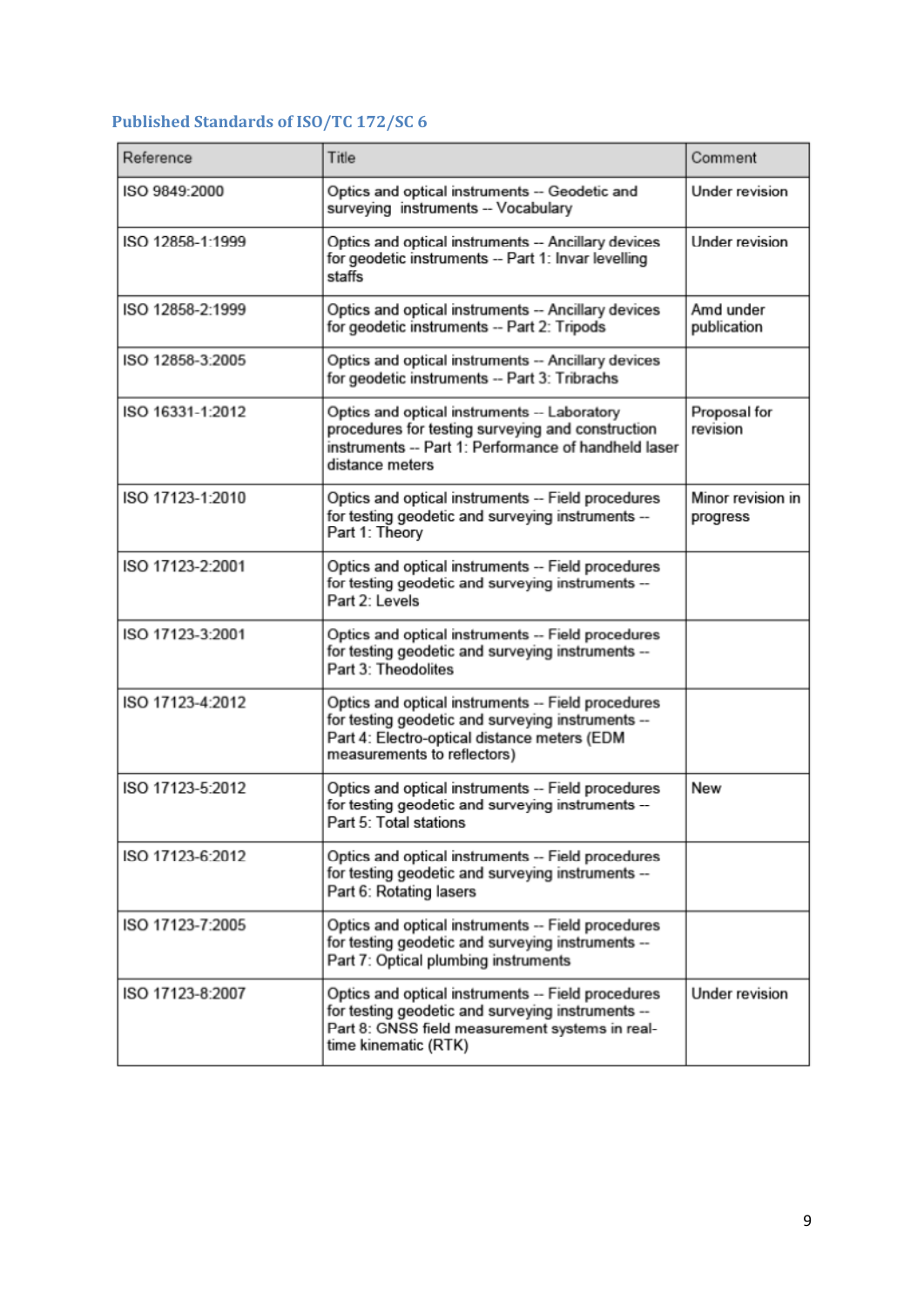# **International Measurement Standard of Property (IPMS)**

An international initiative to establish International Property Measurement Standards is underway. Frances Plimmer, FIG Commission 9 Chair, is the FIG liaison for this initiative. A round table meeting is scheduled in Kuala Lumpur to discuss progress on this project.

#### **International Property Measurement (IPMS) Declaration Document**

As representative bodies of the international property profession, having agreed with the goal of addressing property measurement fragmentation to increase public trust while supporting financial reporting and sound economic information, we commit in principle to the development and implementation of International Property Measurement Standards and confirm our intention to fulfil the following Objectives:

#### **Objective 1 - Ethics**

Ethics guide everything we do and foster public trust. To complement property measurement standards, we follow ethical principles that guide our international profession.

#### **Objective 2 – Standards**

Standards are the foundation of our profession. We support the creation, maintenance and use of high quality, international and principle‐based property measurement standards through a transparent and inclusive standard setting process.

#### **Objective 3 ‐ Measurement**

Measurement underpins the assumptions on which property professionals undertake their activities. We will cooperate in creating an inclusive and sustained measurement standard setting process.

#### **Objective 4 – Implementation**

Once International Property Measurement Standards (IPMS) are created we are committed to promote the implementation of these standards to encourage world markets to accept and adopt IPMS as the primary method of property measurement.

#### **The IPMS Coalition**

The IPMS Coalition currently comprises the following 20 members who have signed the Declaration:

- ‐ Australian Property Institute (API)
- ‐ The Appraisal Foundation (TAF)
- ‐ Appraisal Institute (AI)
- ‐ Asia‐Pacific Real Estate Association (APREA)
- ‐ Asociacion Professional de Sociedades de Valoracion (ATASA)
- ‐ American Society of Farm Managers and Rural Appraisers (ASFMRA)
- ‐ ASTM International
- ‐ Building Owners and Managers Association (BOMA)
- ‐ China Institute of Real Estate Appraisers and Agents (CIREA)
- ‐ CoreNet Global
- ‐ Council of European Geodetic Surveyors (CLGE)
- ‐ Commonwealth Association of Surveyors and Land Economists (CASLE)
- International Consortium of Real Estate Associations (ICREA)
- ‐ International Federation of Surveyors (FIG)
- ‐ International Monetary Fund (IMF)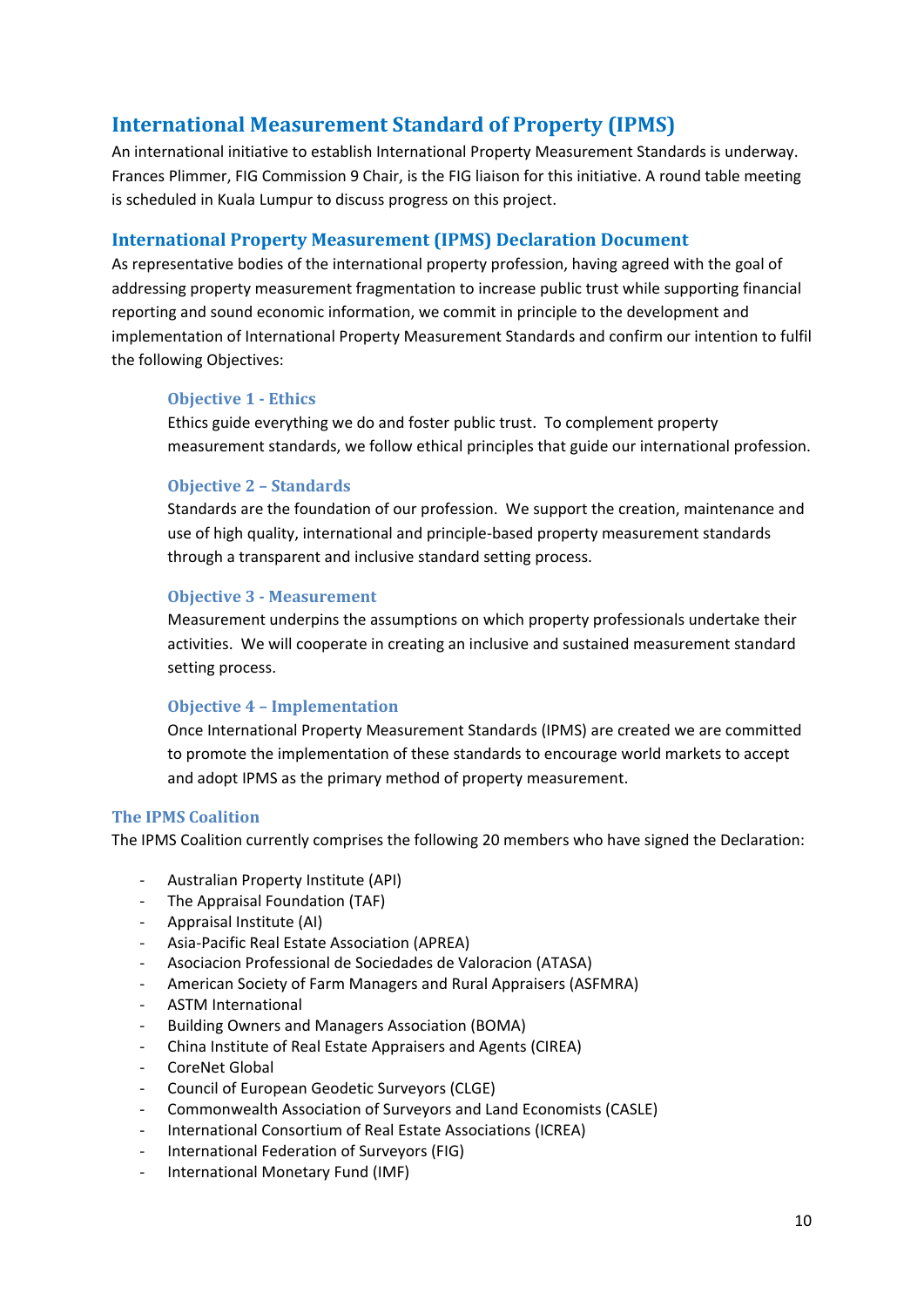- ‐ International Real Estate Federation (FIABCI)
- ‐ Property Council of Australia (PCA)
- ‐ Royal Institution of Chartered Surveyors (RICS)
- ‐ Open Standards Consortium for Real Estate (OSCRE)
- ‐ South African Property Owners Association (SAPOA)
- ‐ 25 members

#### **IPMS Round Table Meeting Thursday, 19 June 11:30–13:00**

The development of the International Measurement Standard of Property (IPMS) is continuing with the launch of the IPMS for Offices scheduled for the FIG Congress in Kuala Lumpur. Additional Standards on Retail, Dwellings and Other building types will follow.

The IPMS Coalition is now turning its attention to the measurement of Land, and also Construction Measurement and Ethics. For the purposes of Kuala Lumpur, FIG is planning a round-table debate on the subject of the Coalition's proposals for an International Standard for Land Measurement. Loads of issues involved here, but a major one is the limited appreciation of the Coalition secretariat as to the current international land measurement standards and the role of ISOs. This is largely due to the practice of measuring buildings around the world, which does not have an ISO and, as the need for the IPMS demonstrated, has had no international standard at all. ISOs are, therefore, not on their radar … but they are very much mainstream for FIG surveyors.

The round table meeting is, therefore, an opportunity for those knowledgeable in the practice of land measurement and the nature and role of ISOs to "educate" the IPMS secretariat. It is also relevant that those of us who are able to do this can identify themselves, not merely with FIG but with their National Associations. As I have discovered, the IMPS secretariat can be persuaded, but only by a strong and united international and professional association voice. Indeed, the focus of the IPMS on buildings (rather than land and buildings which was their original aim) was the result of just such a round table debate and consensus.

### **Standards Issues in other Commissions**

#### **The Standards Network Template‐ list of commission topics**

The pertinence of the *Standards Template* will be discussed in the Kuala Lumpur Standards Meeting and a decision will be made to maintain it or replace it with something better adapted to communicating the Commissions standards activities keeping people informed of them.

#### **Standards issues initiatives in the FIG commissions**

#### *Standards issues related to FIG Commission 2*

People working in different countries have different competencies. One key issue is to establish a database on body of knowledge in land surveying. Distance and e‐learning are important points of reflection and development.

#### *Standards issues related to FIG Commission 4*

The International Board (IHO, FIG and ICA) has published guidelines for establishing individual recognition for hydrographic surveyors, at both professional and technical levels, taking into account education and experience.